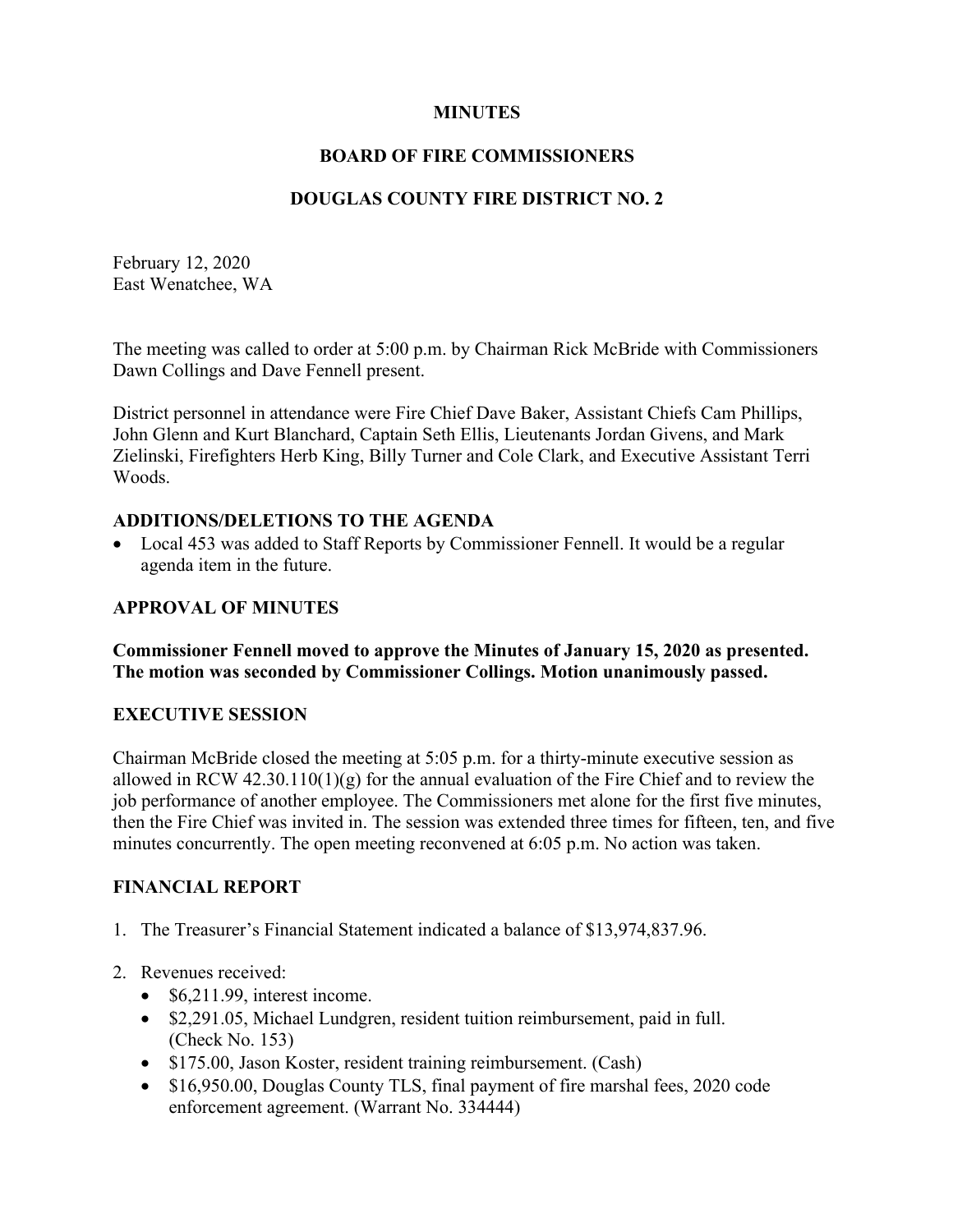## **CORRESPONDENCE** (None)

## **STAFF REPORTS**

# **Chief:**

- Submitted for review:
	- *2019 Breakdown of 2019 Major Incident Types* totaling 1,539. The number reported was over 200 more than the previous year.
	- *2019 Incident Count for Zone* and indicating runs in the response areas of Station 3 (131) and Station 4 (210).
	- *2015-2019 Incident Count for Zone* totaling 7,119. The number of runs in the response areas of Station 3 (662) and Station 4 (918).
- The Fire Chief would report routine business on behalf of all the Chief Officers in the future. The Assistant Chiefs were advised they were not required to attend meetings of the board.
- The regular meeting time for board meetings would remain at 5:00 p.m. for the convenience of the public to attend.
- Personnel:
	- Recruit Firefighter James Workman resigned. He was hired by the Everett Fire Department. Josh Bollinger was hired in the open position.
	- Resident Firefighter Tyler Bertram was hired temporarily until future Recruit Firefighter Don Etherington III had completed his training.

# **Fire Marshal:**

- Big projects were expected in the Spring; an example was a 5,218-acre solar farm.
- Inspections were going well. L&I, also TEGRIS were assisting with compliance issues.
- Hazard mapping was in progress for the Wildland Interface Code; completion was expected in July 2020.
- Chief Blanchard met with the CEO of the Chelan Hospital who had given full support of GIS mapping for pre-fire planning.
- Eighth Grader Alexa Kind was selected as the District's Chief-for-A-Day, a featured event during Apple Blossom.

# **Training:**

- Chief Phillips was working with L&I on a denied medical claim. The on-the-job injury was sustained on August 8, 2019. The case manager suggested the District be more involved.
- Captain Ellis and Lieutenant Givens were commended for their participation in an ICS 300 class from the instructor with the PUD.

#### **Recruitment/Retention**:

• The regional volunteer recruit academy was in progress.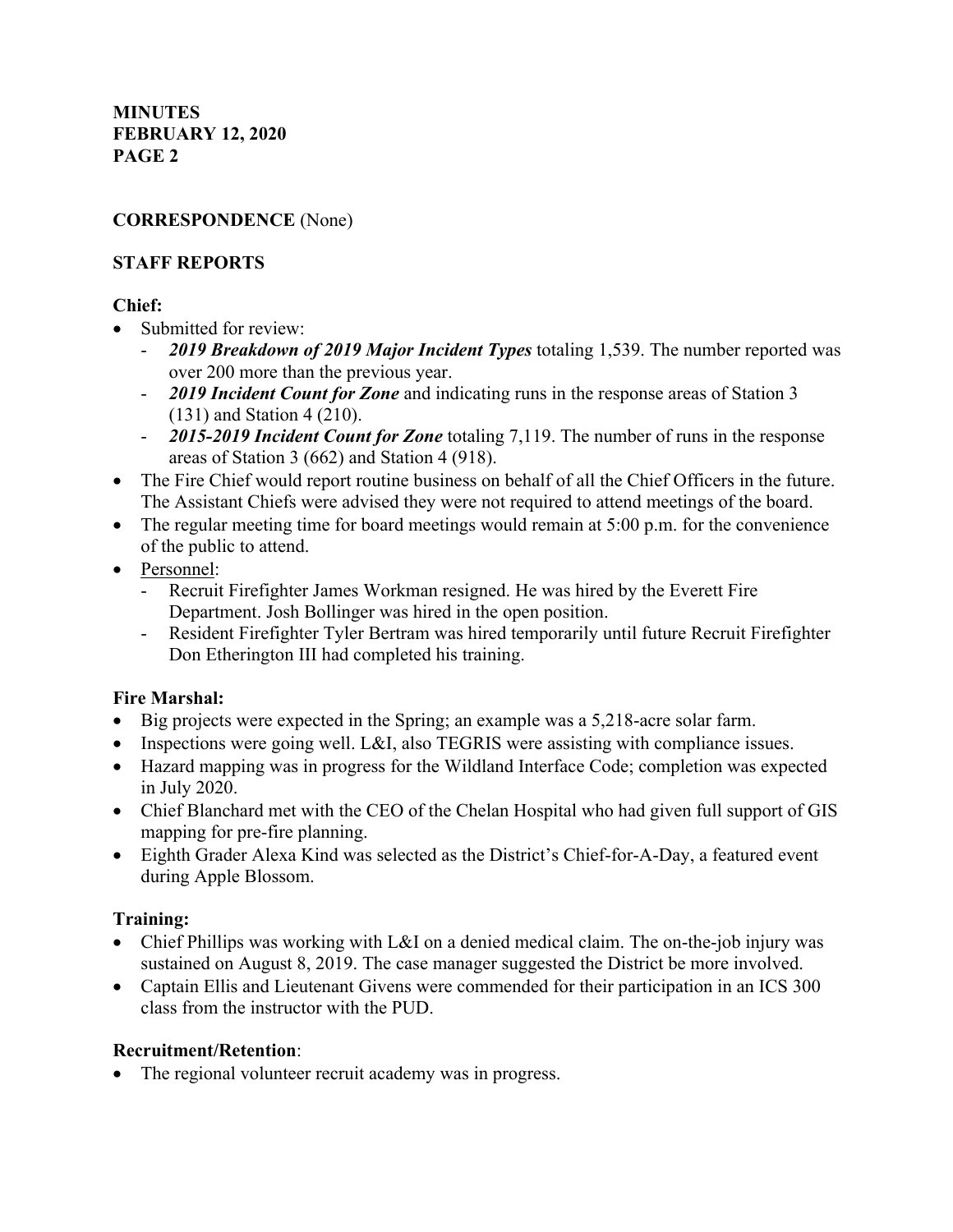The application period for residents would remain open up until a week before the test. Currently, there were 42 applicants; the expectation was sixty out of which six would be selected.

# **Local 453:**

- Captain Ellis reported a benevolent fund had been created and committee members were nominated the previous night.
- In conjunction with the merger of the IAFF Locals, new by-laws were being drafted.

# **UNFINISHED BUSINESS**

1. Master Plan Workshop Recap

*The Douglas County Fire District 2 Master Plan* was distributed to board members with revisions prior to the meeting. Chief Baker would prepare a clean copy. Review included the following:

- Objective Increased Staffing: *NFPA Standard 1720* was available.
- Objective Healthy Reserves: Adopted *Financial Management Policies* referenced goal of 25% to 30% in reserves to support operations. Sections from the referenced policies were inserted into the Master Plan document. Commissioner McBride reiterated healthy reserves would be useful when talking to the public.
- Objective Facilities:

**Station 4:** Submitted documents for construction included:

- Draft Notice of Call for Bids
- Performance and Payment Bond
- Bonds and Certificates
- General Proposal Form (to be submitted by Contractor)
- The building permit would be issued to the contractor awarded the bid. The cost was expected to be between \$10,000 and \$11,000.
- The plans included the main building roughly estimated to cost \$5 million and a separate alternate (Admin Building) estimated at \$747,000. Without the alternate, it would be necessary to change the entrance. Conduit would be installed for the future.
- In discussion, Chairman McBride indicated he was leaning towards just building the main building to keep costs at \$10 million for both Stations 3 and 4. Commissioner Fennell agreed, adding that the Admin Building could be reconsidered after both stations were built. Commissioner Collings questioned where administrative staff would go without the Admin Building. The option to change the interior from a training facility to administrative offices was considered fairly easy to do.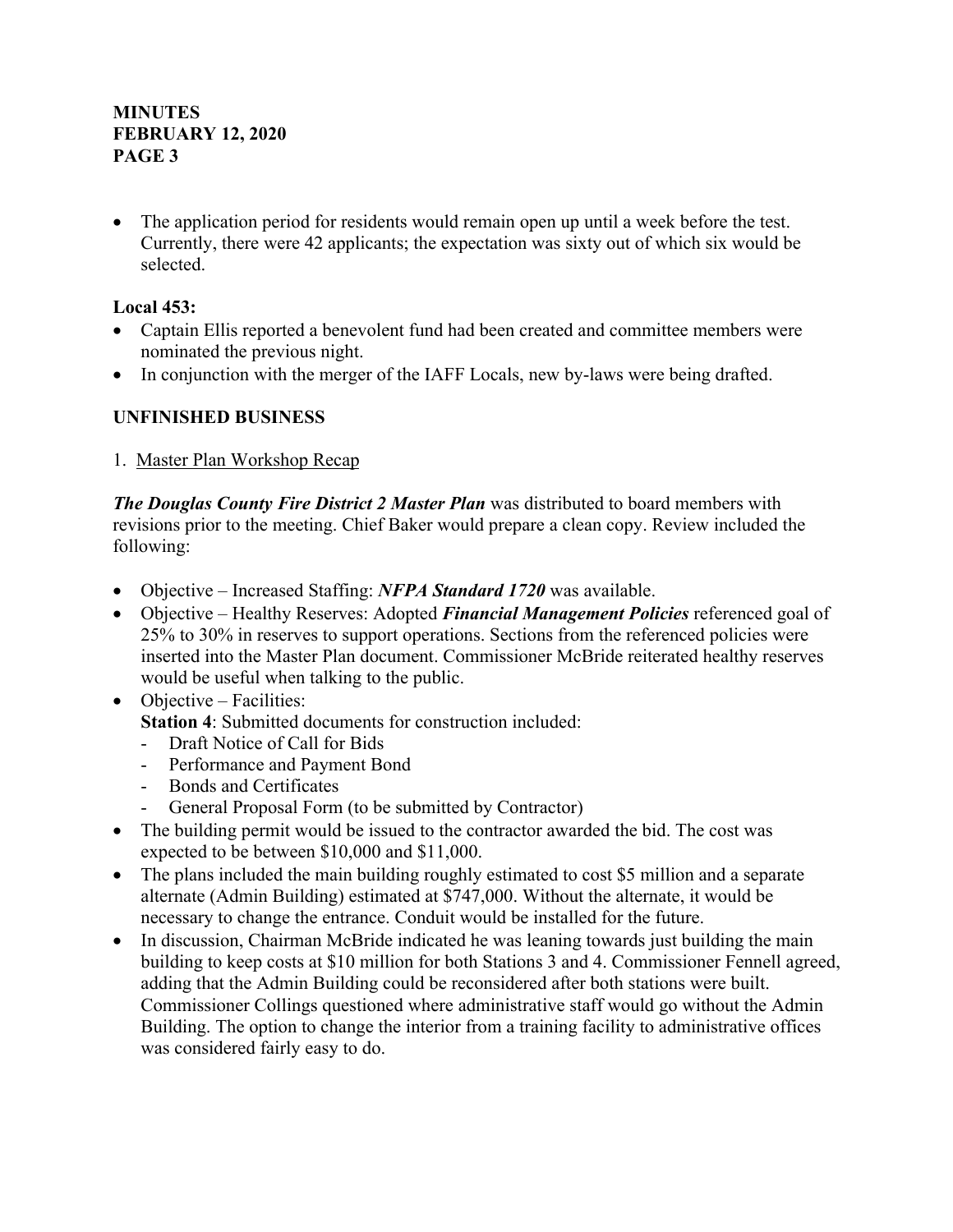**Commissioner Collings moved to approve the bidding process for construction of Station 4 as proposed. The motion was seconded by Commissioner Fennell. Motion unanimously passed.**

- A project manager was yet to be hired; option would be to hire a general manager.
- Standard contracts had been reviewed by legal counsel.

**Station 3**: Chairman McBride had concerns over pending inflation and the time limit for spending bond proceeds and wanted to speed up the process. Chief Baker would direct the architect to work on a conceptual drawing. Once that reached 80%, a cost estimate could be obtained. The target budget of \$10 million for both projects would be relayed.

#### **NEW BUSINESS**

1. **Commissioner Fennell moved to adopt Resolution No. 02-12-2020, surplusing the 1994 Ford F350 to be advertised and sold to the highest bidder. The motion was seconded by Commissioner Collings. Motion unanimously passed.**

2. Command duty was tabled.

# **PAYROLL & VOUCHERS**

January Expenses were submitted as follows:

#### **General Expense Fund:**

Claims totaled \$53,846.39 for Vouchers No. 200202001 through 200202061.

Payroll totaled \$227,316.40. The following payroll changes were approved:

- Salary increase of 2% for administrative employees effective January 1, 2020.
- Per the 2016-2021 collective bargaining agreement effective January 1, 2020:
	- Salary increase of 2% minimum for represented employees.
	- The maximum deferred compensation match increased to \$171.00.
- Promotions effective January 1, 2020:
	- Firefighter Scott White to rank of Captain.
	- Firefighters Shane Flatness, Jordan Givens, Cody Shelton and Mark Zielinski to Lieutenant.
	- Firefighter Kyle Bowles to Firefighter III.
- Resident Firefighters Cole Clark, Jason Koster, Michael Lundgren, Colton Sackman and James Workman hired full-time Firefighter Recruits effective January 1, 2020.
- Base rate for part-time firefighters set to the new minimum wage for Washington State of \$13.50 per hour and all hourly rates increased based on rank per the adopted wage schedule effective January 1, 2020.